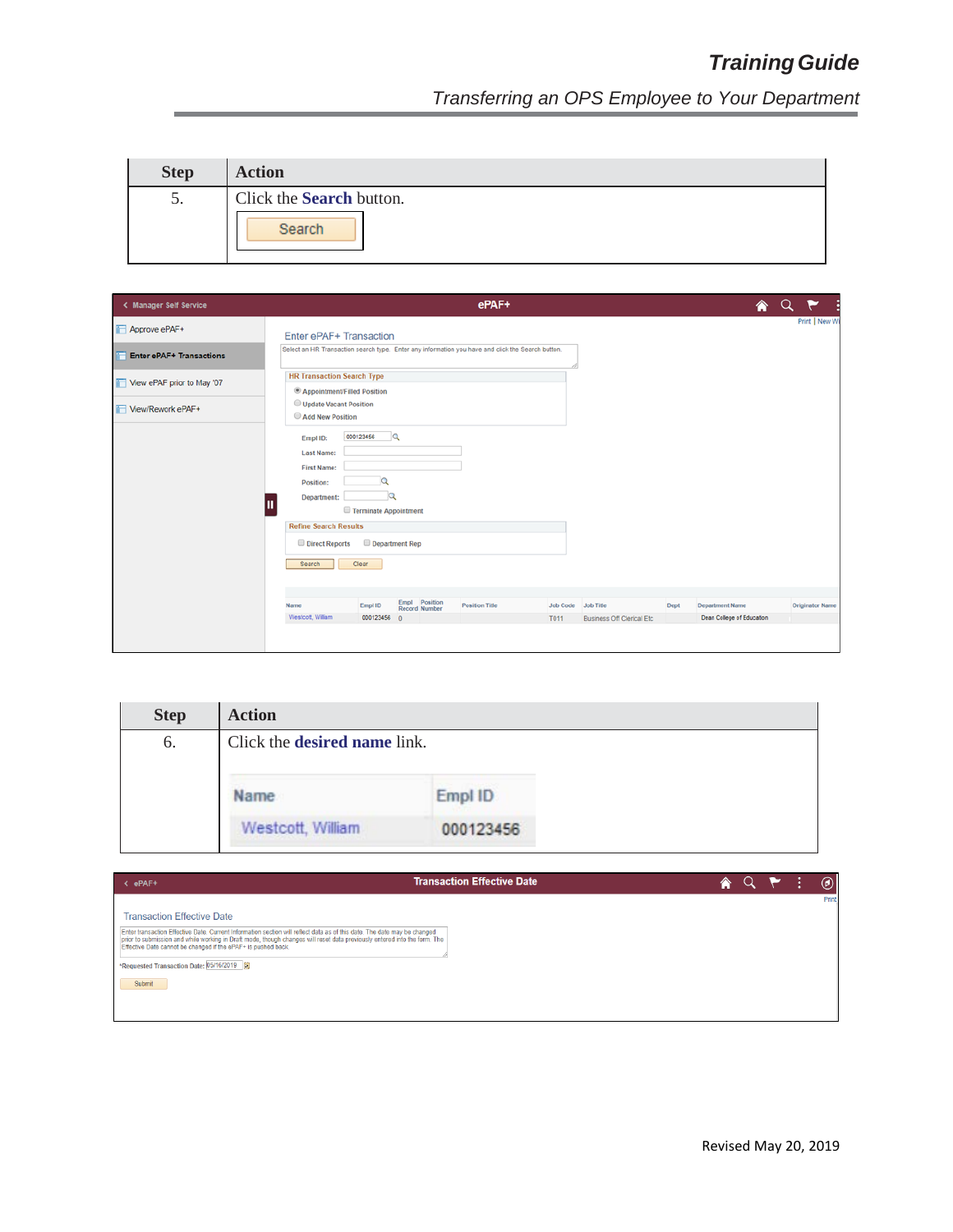| <b>Step</b> | <b>Action</b>                                                   |
|-------------|-----------------------------------------------------------------|
|             | Verify the transaction date and click the <b>Submit</b> button. |
|             | Submit                                                          |

| <b>Salary Admin Pln</b>             | 000        | OPS Punch Time Reporters       |                         |
|-------------------------------------|------------|--------------------------------|-------------------------|
| Pay Grade                           | 099        | OPS Punch Grade                |                         |
| <b>FLSA Status</b>                  | Nonexempt  |                                |                         |
| <b>Union Code</b>                   | <b>NNN</b> | OPS No CBU_Not Applicable      |                         |
| Job(?)                              |            |                                |                         |
| <b>FTE</b>                          | 0.200000   |                                |                         |
| <b>Standard Hours</b>               | 8.00       |                                |                         |
| <b>Comb. STD Hours</b>              | 8.00       | 10.200000                      |                         |
|                                     |            |                                |                         |
| <b>Full/Part Time</b>               | Part-Time  |                                |                         |
| <b>Organizational Relationships</b> |            |                                |                         |
|                                     |            |                                |                         |
| <b>Department</b>                   | 123000     | Dean College of Education      | $\overline{Q}$          |
| <b>Location Code</b>                | 00502301A  | 2301A<br><b>STONE BUILDING</b> | $\overline{Q}$          |
| County                              | Leon       |                                |                         |
| <b>Supervisor ID</b>                |            |                                | Q                       |
|                                     |            |                                |                         |
| <b>Specific Information</b>         |            |                                |                         |
| <b>Empl Class</b>                   | <b>OPS</b> |                                |                         |
|                                     |            |                                |                         |
| <b>Mail Code</b>                    | 2420       |                                | $\overline{\mathbf{Q}}$ |
|                                     | 000089188  | Derek Taylor                   |                         |
|                                     |            |                                |                         |
|                                     |            |                                |                         |
| Salary $(2)$                        |            |                                |                         |
|                                     |            |                                |                         |

| <b>Step</b> | <b>Action</b>                                                                                     |
|-------------|---------------------------------------------------------------------------------------------------|
| 8.          | Click in the <b>Department</b> field.                                                             |
|             |                                                                                                   |
| 9.          | Enter the desired information into the field. For the purpose of this example,<br>Enter "025000". |
| 10.         | Make changes as needed to Location Code, Supervisor ID, and mail code.                            |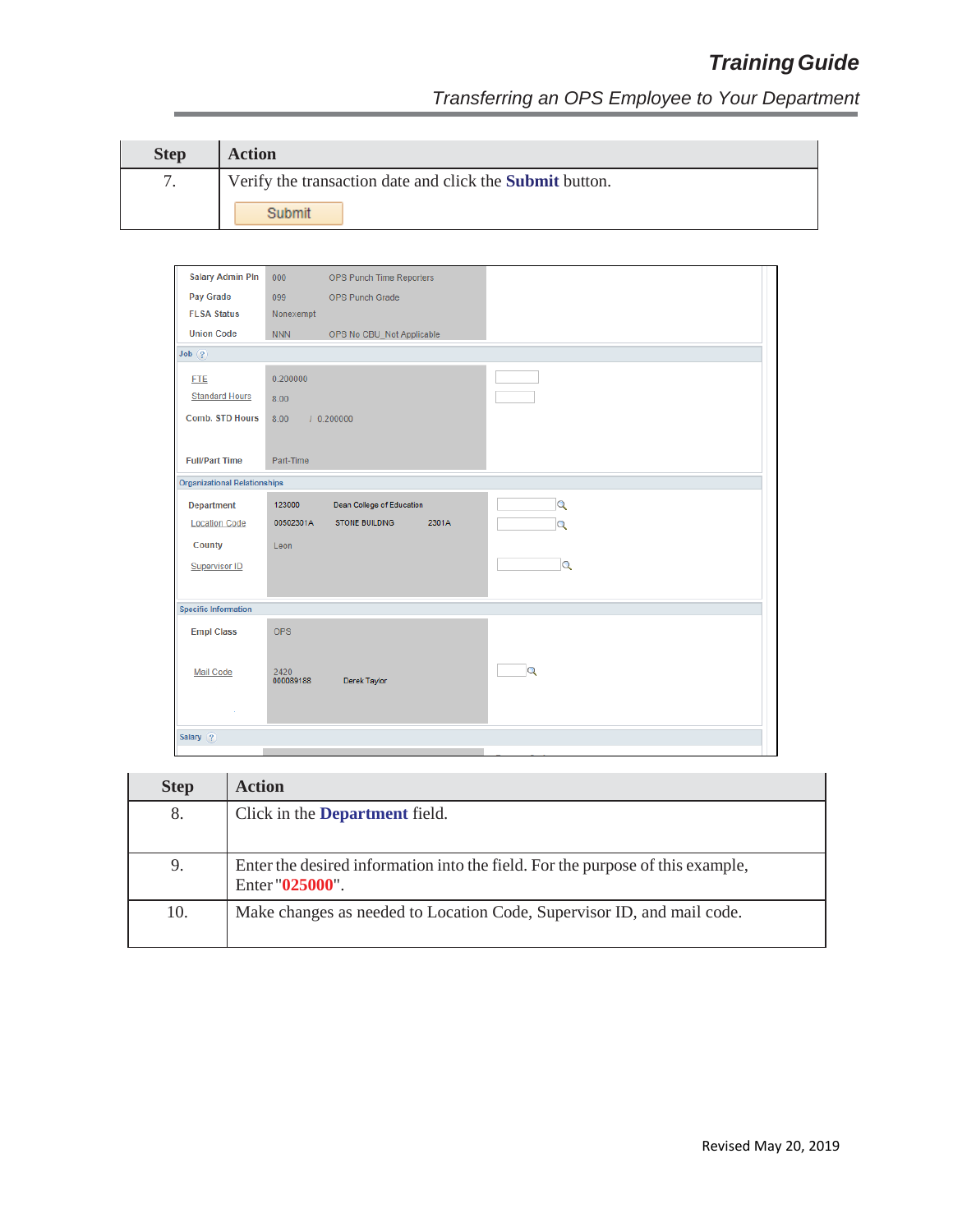| Pay Grade                           | 099<br><b>OPS Punch Grade</b>               |                                                                  |
|-------------------------------------|---------------------------------------------|------------------------------------------------------------------|
| <b>FLSA Status</b>                  | Nonexempt                                   |                                                                  |
| <b>Union Code</b>                   | <b>NNN</b><br>OPS No CBU_Not Applicable     |                                                                  |
| Job(?)                              |                                             |                                                                  |
| <b>FTE</b>                          | 0.200000                                    |                                                                  |
| <b>Standard Hours</b>               | 8.00                                        |                                                                  |
| <b>Comb. STD Hours</b>              | 8.00<br>10.200000                           |                                                                  |
|                                     |                                             |                                                                  |
| <b>Full/Part Time</b>               | Part-Time                                   |                                                                  |
| <b>Organizational Relationships</b> |                                             |                                                                  |
| <b>Department</b>                   | 123000<br>Dean College of Education         | 025000<br>$\overline{\mathbf{Q}}$<br>0<br><b>Human Resources</b> |
| *Location Code                      | 2301A<br>00502301A<br><b>STONE BUILDING</b> | 0223A6200<br>$\overline{Q}$<br>UNIVERSITY CENTER - BLDGA6200     |
| County                              | Leon                                        |                                                                  |
| * Supervisor ID                     | Derek Taylor<br>000089188                   | 00009876<br><b>Roy Noles</b><br>$\alpha$                         |
|                                     |                                             |                                                                  |
| <b>Specific Information</b>         |                                             |                                                                  |
| <b>Empl Class</b>                   | <b>OPS</b>                                  |                                                                  |
|                                     |                                             |                                                                  |
|                                     |                                             |                                                                  |

| <b>Step</b> | <b>Action</b>                      |
|-------------|------------------------------------|
| 11.         | Press [Tab] key to exit the field. |

| <b>Hourly Rate</b><br>Bi-Weekly Rate     | 9.000000<br>720.000000 |                                 |                         | Hourly Change Rate<br><b>Change Pct</b> |                                            |                    |  |         |
|------------------------------------------|------------------------|---------------------------------|-------------------------|-----------------------------------------|--------------------------------------------|--------------------|--|---------|
| <b>Appointment Funding</b> (2)           |                        |                                 |                         |                                         |                                            |                    |  |         |
| <b>Current Account / Distribution %</b>  |                        |                                 |                         |                                         |                                            |                    |  |         |
| Begin Date<br>07/01/2013                 |                        | End Date<br>06/30/2014          |                         |                                         | <b>Total Period Amount</b><br>18792.000000 | $\bullet$          |  |         |
| <b>Current Funding</b>                   |                        |                                 |                         |                                         | Ø                                          |                    |  |         |
| <b>Account Code</b>                      | <b>Dencription</b>     |                                 | Dist.".                 |                                         | <b>Period Amount</b>                       |                    |  |         |
| 1230001100                               |                        | EDU_DEAN GEN_REV OPS            | 100,000                 |                                         | 18792.000000                               |                    |  |         |
| Allow Gaps in Funding Dates              |                        | <b>Copy Budget Forward</b>      | Department Budget Table |                                         |                                            |                    |  |         |
| <b>Proposed Account / Distribution %</b> |                        |                                 |                         |                                         |                                            |                    |  |         |
| Begin Date<br>07/29/2013                 |                        | <b>End Date</b><br>$\mathbb{R}$ | Total Dist %<br>0.000   |                                         | <b>Total Period Amount</b>                 |                    |  | Ξ       |
| <b>Proposed Funding</b>                  |                        |                                 |                         |                                         |                                            |                    |  |         |
| 'Account Code                            |                        | <b>Dencription</b>              |                         | "Dist."                                 |                                            | <b>Period Annt</b> |  |         |
|                                          | $\mathbf{a}$           |                                 |                         |                                         |                                            |                    |  | $+$ $-$ |

| <b>Step</b> | <b>Action</b>                       |
|-------------|-------------------------------------|
| 12.         | Click in the <b>End Date</b> field. |
|             |                                     |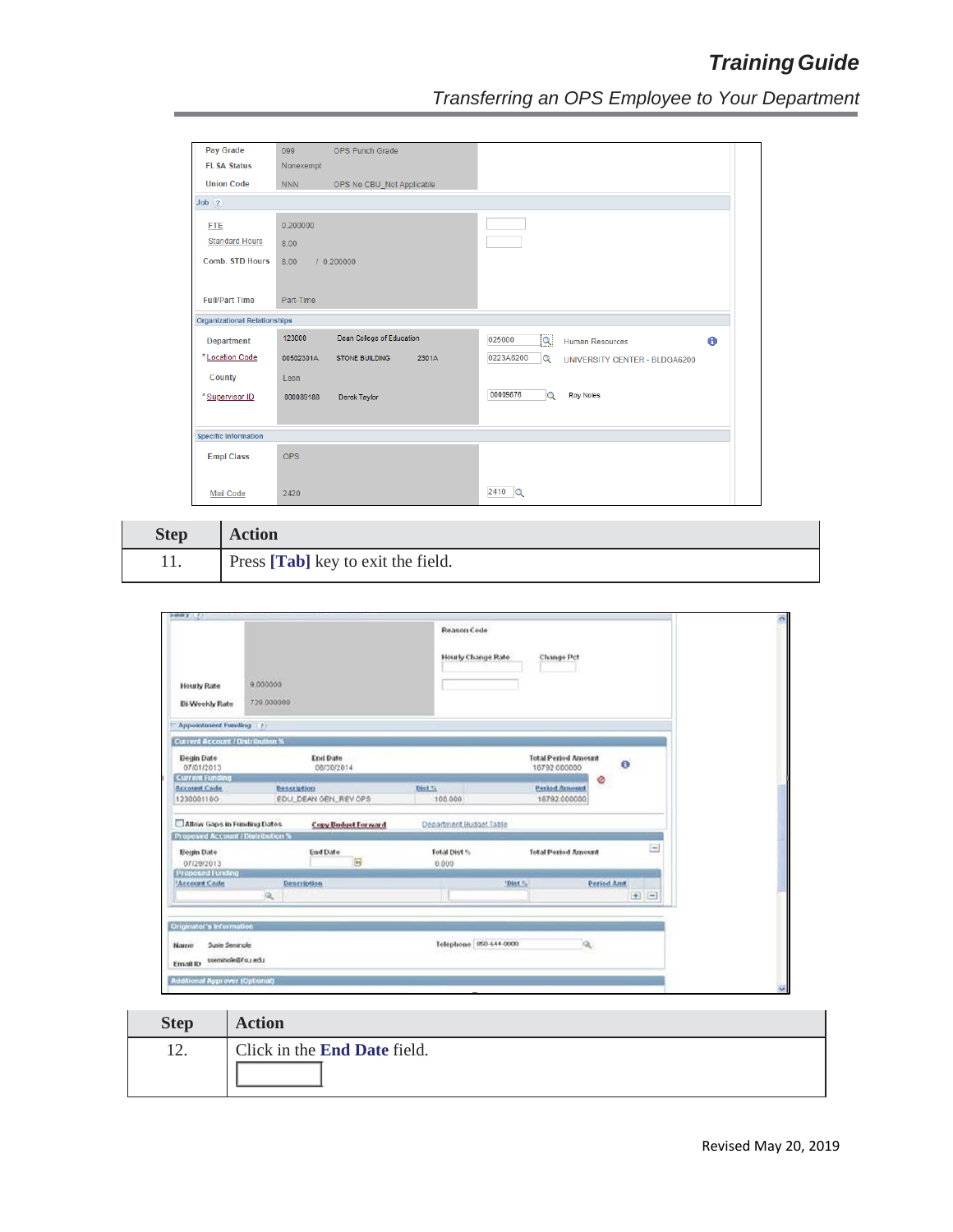*Transferring an OPS Employee to Your Department*

|  | ٧ |  |
|--|---|--|
|  |   |  |
|  |   |  |
|  |   |  |

13. Enter the desired information into the field. For the purpose of this example, Enter "**12/20/2019**".

| <b>Hourly Rate</b><br><b>Bi-Weekly Rate</b> | 9.000000<br>720.000000            |                         | <b>Reason Code</b><br><b>Change Pct</b><br>Hourly Change Rate |                          |  |  |  |
|---------------------------------------------|-----------------------------------|-------------------------|---------------------------------------------------------------|--------------------------|--|--|--|
| <b>Appointment Funding</b>                  | (2)                               |                         |                                                               |                          |  |  |  |
| <b>Current Account / Distribution %</b>     |                                   |                         |                                                               |                          |  |  |  |
| <b>Begin Date</b><br>07/01/2013             | End Date<br>08/30/2014            |                         | <b>Total Period Amount</b><br>18792 000000                    | $\bigoplus$              |  |  |  |
| <b>Current Funding</b>                      |                                   |                         | Ø                                                             |                          |  |  |  |
| <b>Account Code</b>                         | <b>Description</b>                | Dist %                  | <b>Period Amount</b>                                          |                          |  |  |  |
| 1230001100                                  | EDU_DEAN GEN_REV OPS              | 100,000                 | 18792.000000                                                  |                          |  |  |  |
| Allow Gaps in Funding Dates                 | <b>Copy Budget Forward</b>        | Department Budget Table |                                                               |                          |  |  |  |
| Proposed Account / Distribution %           |                                   |                         |                                                               |                          |  |  |  |
| <b>Begin Date</b><br>07/29/2013             | <b>End Date</b><br>12/20/2019     | Total Dist %<br>0.000   | <b>Total Period Amount</b>                                    | $\overline{\phantom{a}}$ |  |  |  |
| <b>Proposed Funding</b>                     |                                   |                         |                                                               |                          |  |  |  |
| 'Account Code                               | Description                       |                         | "Dist %<br><b>Period Amt</b>                                  |                          |  |  |  |
| 0250001100                                  | HUMAN_RES GEN_REV OPS<br>$\alpha$ |                         |                                                               | $+$ $-$                  |  |  |  |

| <b>Step</b> | <b>Action</b>                                                                                         |
|-------------|-------------------------------------------------------------------------------------------------------|
| 14.         | Press [Tab] key to exit the field.                                                                    |
| 15.         | Click in the <b>Account Code</b> field.                                                               |
| 16.         | Enter the desired information into the field. For the purpose of this example,<br>Enter "025000110o". |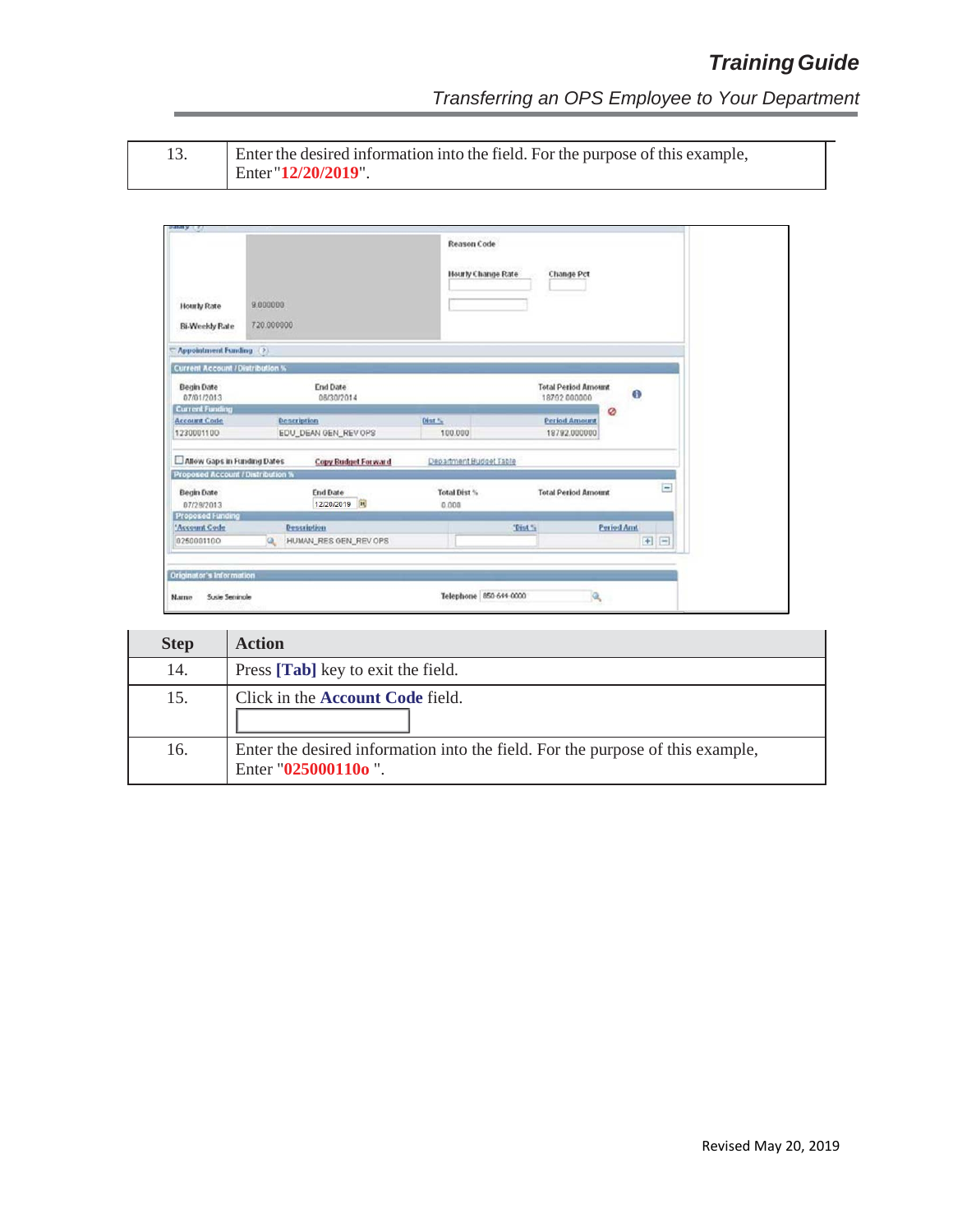| <b>Hourly Rate</b><br><b>Bi-Weekly Rate</b>             | 9.000000<br>720.000000 |                               |        | <b>Reason Code</b><br>Hourly Change Rate |        | <b>Change Pct</b>                          |                   |           |                          |
|---------------------------------------------------------|------------------------|-------------------------------|--------|------------------------------------------|--------|--------------------------------------------|-------------------|-----------|--------------------------|
| Appointment Funding (2)                                 |                        |                               |        |                                          |        |                                            |                   |           |                          |
| <b>Current Account / Distribution %</b>                 |                        |                               |        |                                          |        |                                            |                   |           |                          |
| <b>Begin Date</b><br>07/01/2013                         |                        | <b>End Date</b><br>08/30/2014 |        |                                          |        | <b>Total Period Amount</b><br>18792 000000 |                   | $\bullet$ |                          |
| <b>Current Funding</b>                                  |                        |                               |        |                                          |        |                                            | Ø                 |           |                          |
| <b>Account Code</b>                                     | Description            |                               | Dint * |                                          |        | <b>Period Amount</b>                       |                   |           |                          |
| 1230001100                                              |                        | EDU_DEAN GEN_REV OPS          |        | 100.000                                  |        | 18792.000000                               |                   |           |                          |
| Allow Gaps in Funding Dates                             |                        | Copy Budget Forward           |        | Department Budget Table                  |        |                                            |                   |           |                          |
| Proposed Account / Distribution %                       |                        |                               |        |                                          |        |                                            |                   |           |                          |
| <b>Begin Date</b><br>07/29/2013                         |                        | <b>End Date</b><br>向          |        | Total Dist %<br>0.000                    |        | <b>Total Period Amount</b>                 |                   |           | $\overline{\phantom{a}}$ |
| <b>Proposed Funding</b>                                 |                        |                               |        |                                          |        |                                            |                   |           |                          |
| 'Account Code                                           |                        | <b>Description</b>            |        |                                          | "Dist" |                                            | <b>Period And</b> |           |                          |
| 025000110o                                              | $\alpha$               |                               |        |                                          |        |                                            |                   |           | $+$ $-$                  |
| Originator's information                                |                        |                               |        |                                          |        |                                            |                   |           |                          |
| Suite Seminole<br>Name<br>sseminole@fsu.edu<br>Email ID |                        |                               |        | Telephone 850-644-0000                   |        |                                            |                   |           |                          |

| <b>Step</b> | <b>Action</b>                                                                                     |
|-------------|---------------------------------------------------------------------------------------------------|
| 17.         | Press [Tab] key to exit the field.                                                                |
| 18.         | Click in the Distribution Percentage field.                                                       |
| 19.         | Enter the desired information into the field. For the purpose of this example,<br>Enter "100.00". |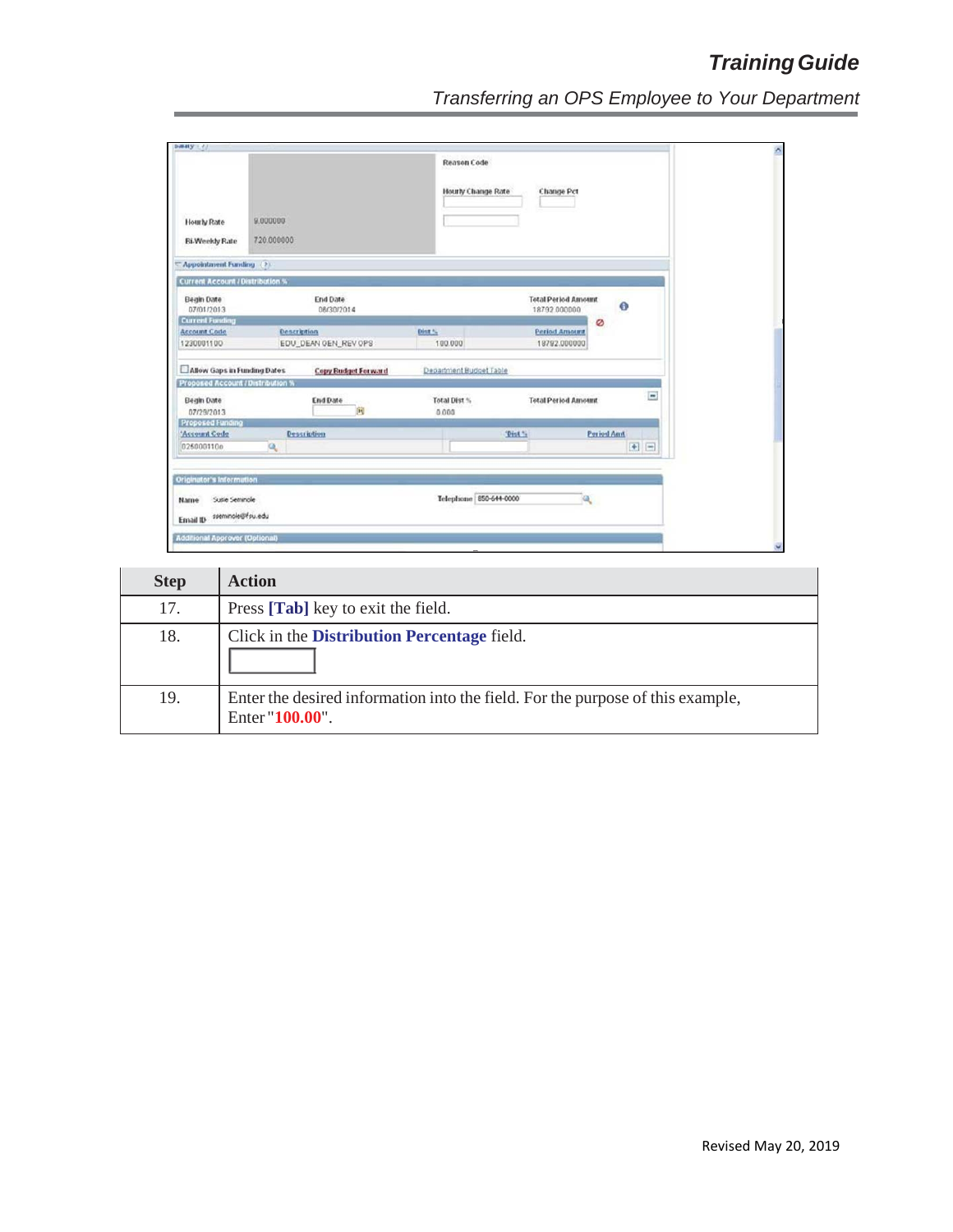| <b>Hourly Rate</b><br><b>Bi-Weekly Rate</b>                                                | 9.000000<br>720.000000 |                               |        | <b>Reason Code</b><br>Hourly Change Rate<br><b>Change Pct</b> |         |                                            |                   |           |       |
|--------------------------------------------------------------------------------------------|------------------------|-------------------------------|--------|---------------------------------------------------------------|---------|--------------------------------------------|-------------------|-----------|-------|
| Appointment Funding (2)                                                                    |                        |                               |        |                                                               |         |                                            |                   |           |       |
| <b>Current Account / Distribution %</b>                                                    |                        |                               |        |                                                               |         |                                            |                   |           |       |
| <b>Begin Date</b><br>07/01/2013                                                            |                        | <b>End Date</b><br>08/30/2014 |        |                                                               |         | <b>Total Period Amount</b><br>18792 000000 |                   | $\bullet$ |       |
| <b>Current Funding</b>                                                                     |                        |                               |        |                                                               |         |                                            | Ø                 |           |       |
| <b>Account Code</b>                                                                        | <b>Description</b>     |                               | Dist % |                                                               |         | <b>Period Amount</b>                       |                   |           |       |
| 1230001100                                                                                 |                        | EDU_DEAN GEN_REV OPS          |        | 100.000                                                       |         | 18792.000000                               |                   |           |       |
| Allow Gaps in Funding Dates                                                                |                        | <b>Copy Budget Forward</b>    |        | Department Budget Table                                       |         |                                            |                   |           |       |
| Proposed Account / Distribution %                                                          |                        |                               |        |                                                               |         |                                            |                   |           |       |
| <b>Begin Date</b><br>07/29/2013                                                            |                        | <b>End Date</b><br>12/20/2019 |        | Total Dist %<br>0.000                                         |         | <b>Total Period Amount</b>                 |                   |           | $+1-$ |
| <b>Proposed Funding</b>                                                                    |                        |                               |        |                                                               |         |                                            |                   |           |       |
| 'Account Code                                                                              | <b>Description</b>     |                               |        |                                                               | 'Dist % |                                            | <b>Period And</b> |           |       |
| 0250001100                                                                                 | Q.                     | HUMAN_RES GEN_REV OPS         |        |                                                               | 100.00  |                                            |                   | $+$ $-$   |       |
| Originator's Information<br>Susie Seminole<br><b>Name</b><br>sseminale@fsu.edu<br>Fmail ID |                        |                               |        | Telephone 850 644-0000                                        |         | $\mathbf{a}$                               |                   |           |       |

| <b>Step</b> | <b>Action</b>                      |
|-------------|------------------------------------|
| 20.         | Press [Tab] key to exit the field. |

| Proposed Account / Distribution %                       |          |                        |          |                         |         |                                           |                   |               |
|---------------------------------------------------------|----------|------------------------|----------|-------------------------|---------|-------------------------------------------|-------------------|---------------|
| <b>Begin Date</b><br>07/29/2013                         |          | End Date<br>12/20/2019 |          | Total Dist %<br>100,000 |         | <b>Total Period Amount</b><br>7580.000000 |                   | $0$ EE        |
| <b>Proposed Funding</b><br>'Account Code                |          | <b>Description</b>     |          |                         | Thist % |                                           | <b>Period Amt</b> |               |
| 0250001100                                              | $\alpha$ | HUMAN_RES GEN_REV OPS  |          |                         | 100,000 |                                           |                   | 7580.000000 + |
| Originator's Information                                |          |                        |          |                         |         |                                           |                   |               |
| Susie Seminole<br>Name<br>sseminole@fsu.edu<br>Email ID |          |                        |          | Telephone 850-644-0000  |         |                                           |                   |               |
| <b>Additional Approver (Optional)</b>                   |          |                        |          | $\cdot$                 |         |                                           |                   |               |
| VP Approver                                             |          |                        | a.       |                         |         |                                           |                   |               |
| Pre Manager Approver (Optional)                         |          |                        |          |                         |         |                                           |                   |               |
| Pre-Manager Approver                                    |          |                        | <b>Q</b> |                         |         |                                           |                   |               |
| ePAI + Originator Comments                              |          |                        |          |                         |         |                                           |                   |               |
| "Originator"<br>Comments:                               |          |                        |          |                         |         |                                           |                   |               |